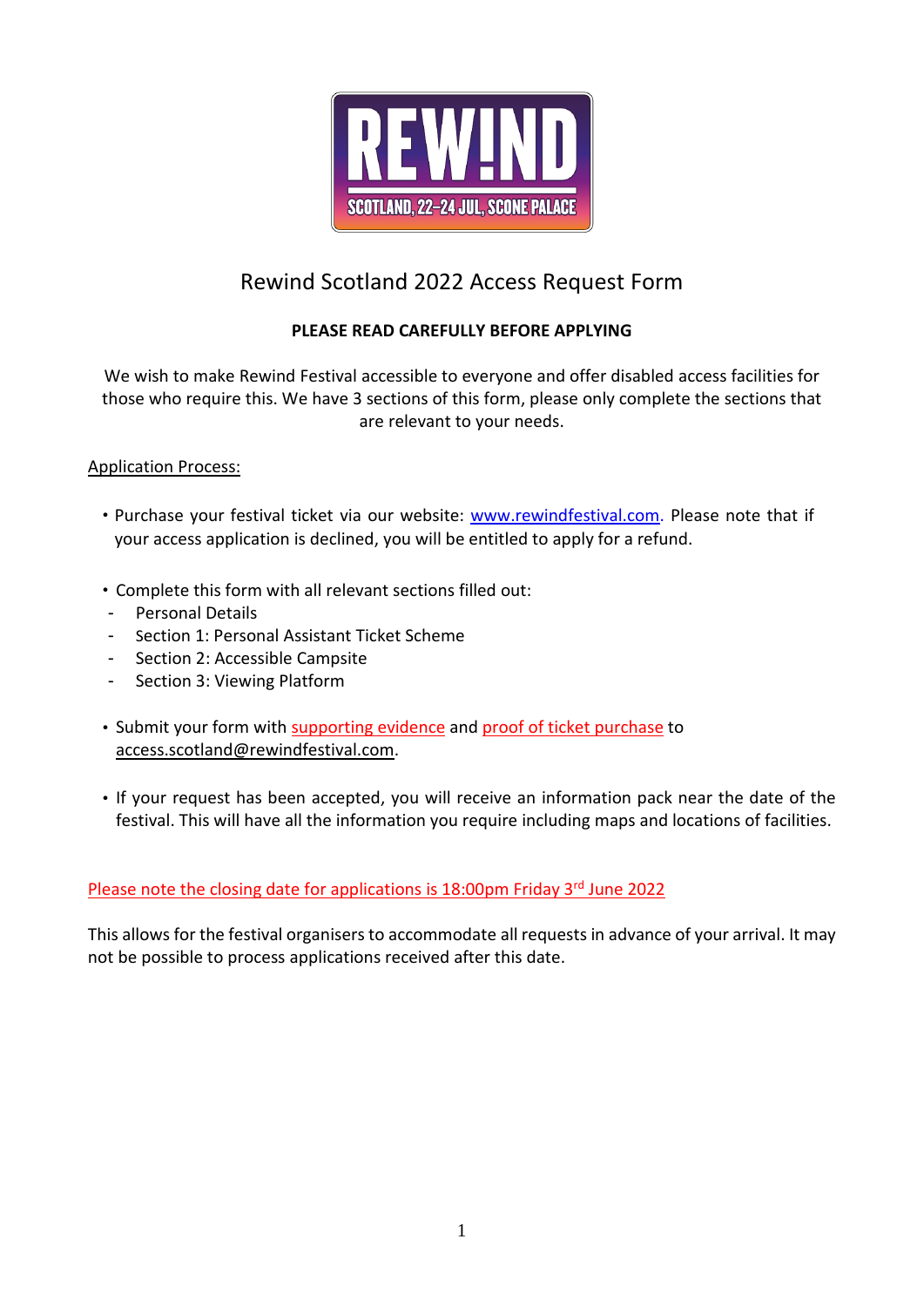# Personal Details

Full Name of the person applying for access facilities:

Full Name of the ticket holder:

Contact Number:

E-mail:

Postal Address:

Please tick the ticket applicable to you:



Weekend No Camping



Saturday Only

 $\Box$  Sunday Only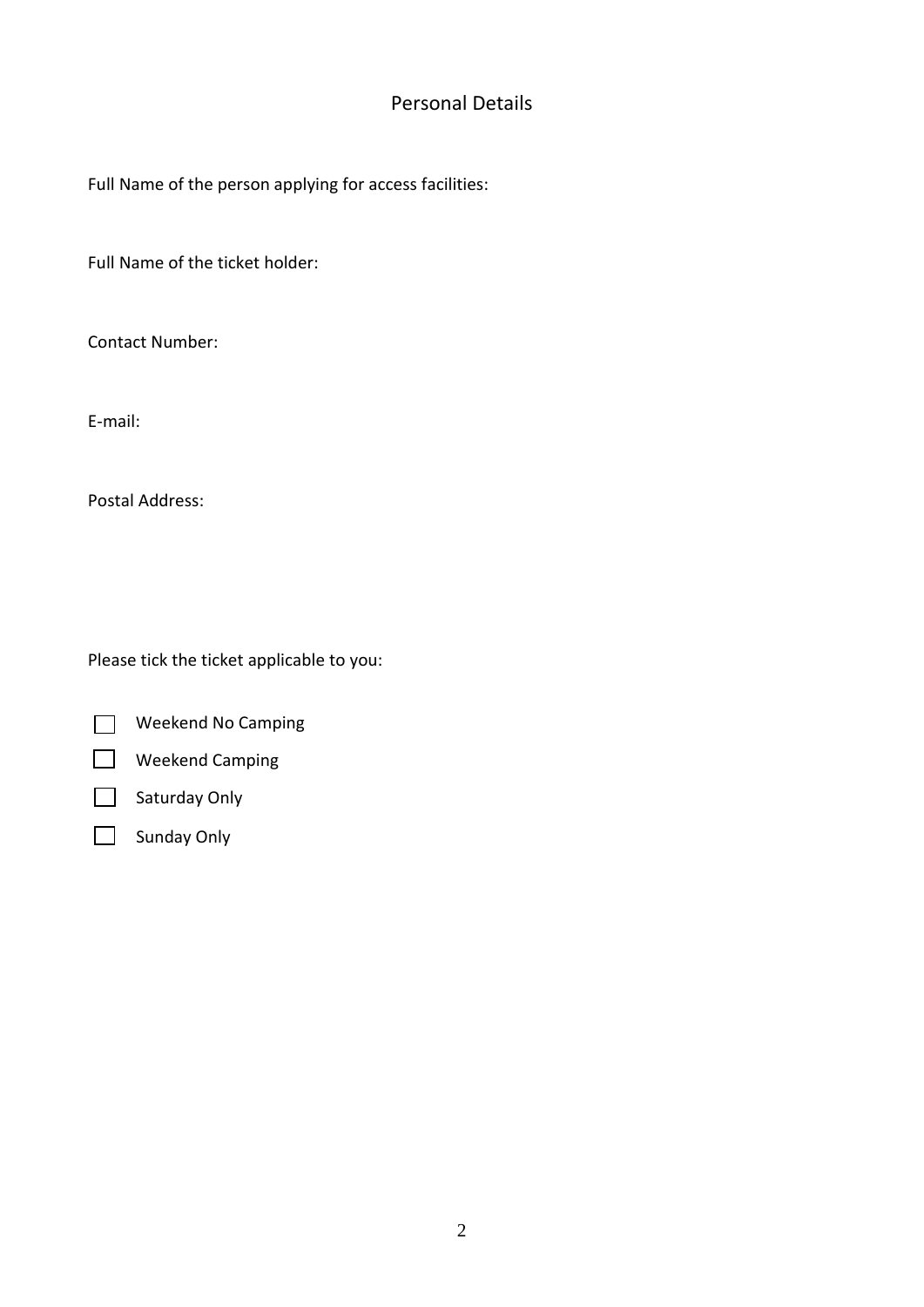# Section 1: Personal Assistant Ticket Scheme

 $\Box$  Please tick here if you require a Personal Assistant Ticket.

We wish to make Rewind Festival accessible to everyone and therefore operate a personal assistant 2 for 1 scheme. This means we may provide those ticket holders who are in receipt of the higher rate of DLA or enhanced PIP payments (or can otherwise supply supporting evidence of their necessity for personal assistance) with a free ticket for a personal assistant.

To be eligible for the PA Ticket Scheme you must be able to supply the following documentation dated within the past 12 months or with valid date covering the event:

- A letter of award for DLA at higher rate or a letter of award for PIP at enhanced rate.
- Front page of Attendance Allowance letter
- Evidence of being registered as severely sight impaired (blind)
- Recognised Assistance Dog ID card
- Valid Access Card showing you require a +1 to accompany you

If you are not in receipt of any of the above, you can supply Doctors/Specialist Letter or Personal Statement confirming why you require the services requested

Please send in a scanned copy or a picture from your mobile device of your evidence. Please feel free to block-out any information that relates to amount of benefit paid or health conditions etc. that might be on the documents.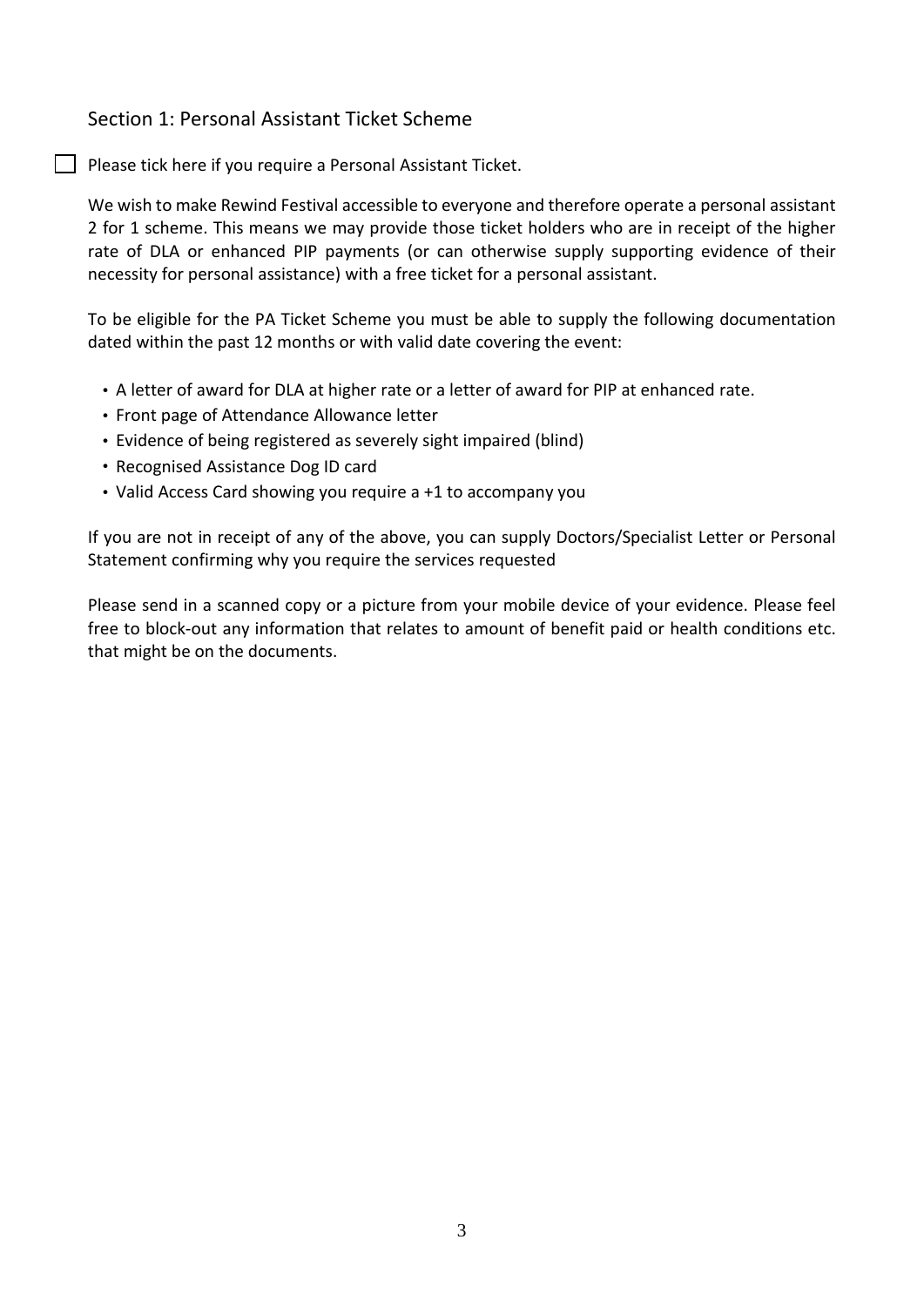# Section 2: Accessible Campsite

 $\Box$  Please tick here if you require access to the accessible camping area.

The accessible campsite will have accessible toilets & showers & will be located closer to the main arena.

**Please be aware that to pitch your campervan or caravan in the Accessible Campsite, you must have purchased a Campervan or Caravan ticket.**

**Please be aware that you cannot drive or park cars in the disabled campsite area & we are unable to offer electrical hook-up to tents.**

To be eligible for the accessible campsite you must be able to supply the following documentation dated within the past 12 months or with valid date covering the event:

- A letter of award for DLA at middle or higher rate or a letter of award for PIP at.
- Front page of Attendance Allowance letter
- Evidence standard or enhanced rate of being registered as severely sight impaired (blind)
- Recognised Assistance Dog ID card
- If you are not in receipt of any of the above, you can supply Doctors/Specialist Letter or Personal Statement confirming why you require the services requested

Please send in a scanned copy or a picture from your mobile device of your evidence. Please feel free to block-out any information that relates to amount of benefit paid or health conditions etc. that might be on the documents.

#### Please provide the following details:

| Quantity of tents:          |  |
|-----------------------------|--|
| Number of people in party*: |  |
| <b>OR</b>                   |  |
| Type of Campervan Pitch:    |  |
| Number of people in party*: |  |

\*Please remember space in the Access Campsite is limited, therefore we ask customers to only bring the required number of tents that is necessary. To respect the rest of the access campsite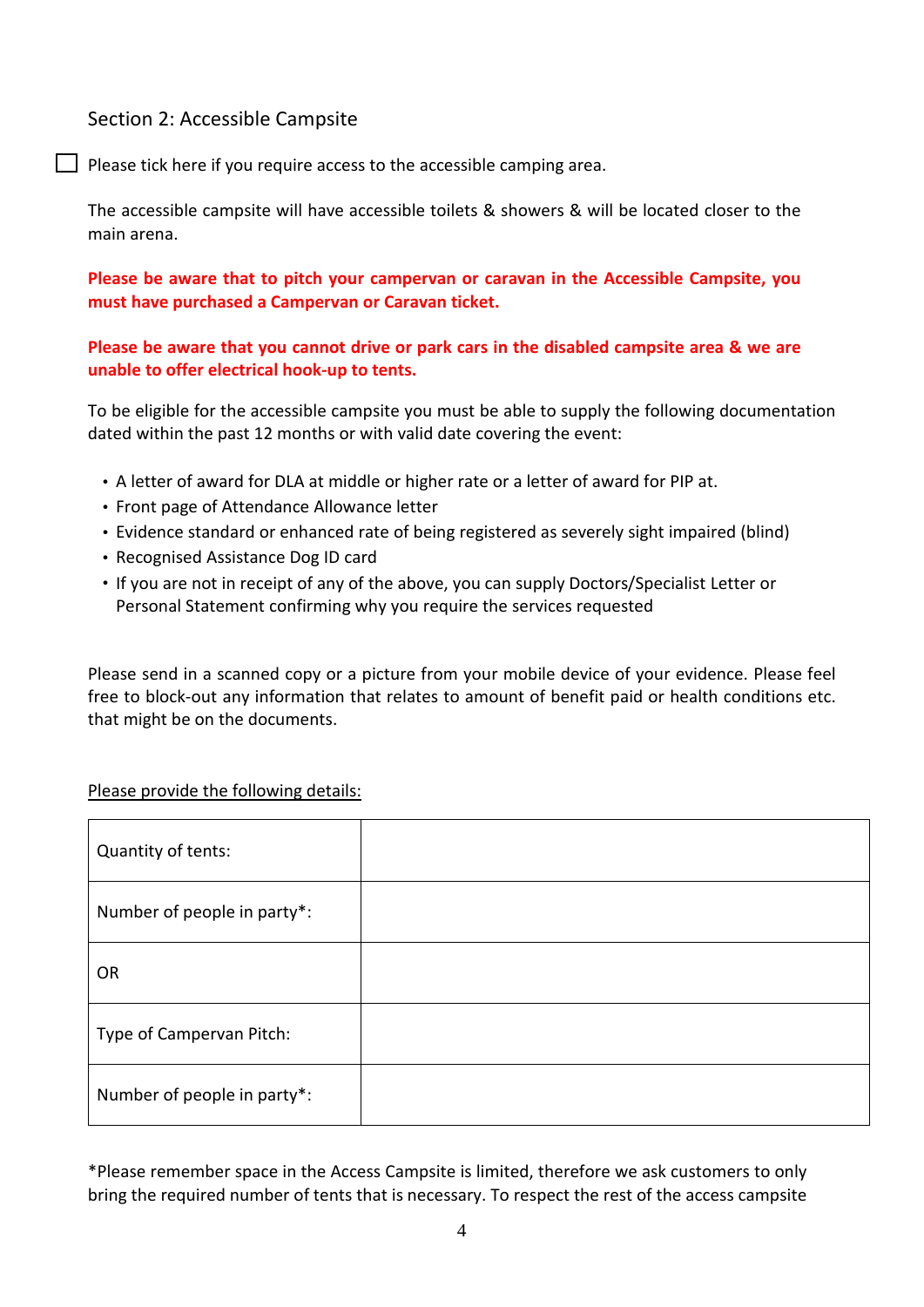members please do not bring large tents and structures if they are not necessary or create a camp that exceeds 8 berth combined.